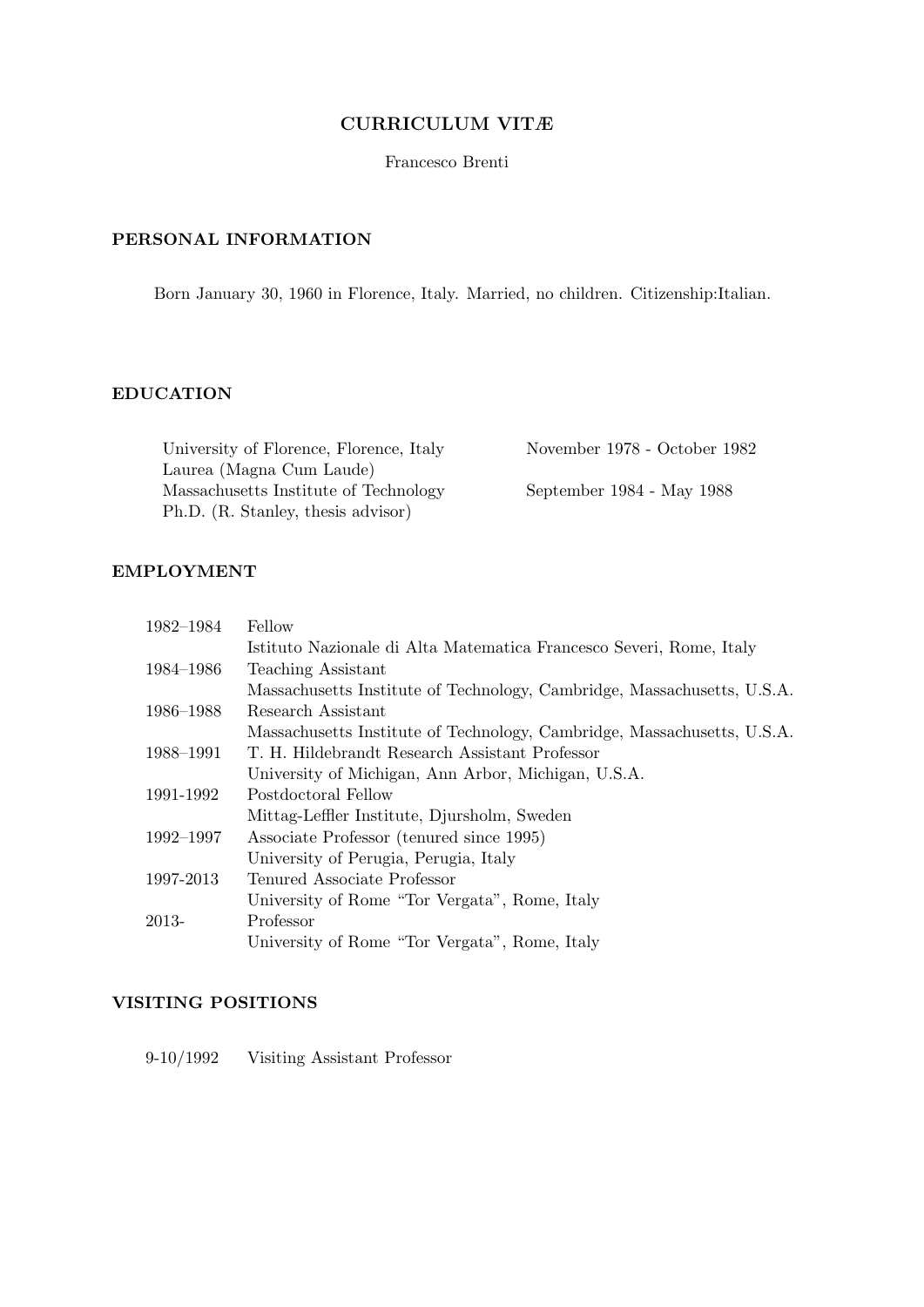| Hebrew University of Jerusalem, Jerusalem, Israel                       |
|-------------------------------------------------------------------------|
| Visiting Professor                                                      |
| University of Marne-la-Vallee, Noisy-le-Grand, France                   |
| Visiting Associate Professor                                            |
| Royal Institute of Technology, Stockholm, Sweden                        |
| Member                                                                  |
| Institute for Advanced Study, Princeton, New Jersey, U.S.A.             |
| Member                                                                  |
| Mathematical Sciences Research Institute, Berkeley, California, U.S.A.  |
| Visiting Associate Professor                                            |
| Royal Institute of Technology, Stockholm, Sweden                        |
| Member                                                                  |
| Mathematical Research Centre, Aarhus, Denmark                           |
| Visiting Professor                                                      |
| Bar-Ilan University, Ramat-Gan, Israel                                  |
| Visiting Professor in Applied Mathematics                               |
| Massachusetts Institute of Technology, Cambridge, Massachusetts, U.S.A. |
| Visiting Professor                                                      |
| Bar-Ilan University, Ramat-Gan, Israel                                  |
| Member                                                                  |
| Mittag-Leffler Institute, Djursholm, Sweden                             |
| Member                                                                  |
| Mathematical Sciences Research Institute, Berkeley, California, U.S.A.  |
| Member                                                                  |
| Mittag-Leffler Institute, Djursholm, Sweden                             |
|                                                                         |

# INVITED TALKS (selected)

Fifth Haifa Matrix Theory Conference, Technion, Haifa, Israel 1/2 - 4, 1989;

Capital City Conference on Combinatorics and Theoretical Computer Science, George Washington University, Washington, D.C., U.S.A., 5/22 - 26, 1989;

Combinatorics Seminar, Université du Quebec a Montreal, Montreal, Canada, 4/27/1990;

Algebraic Combinatorics Seminar, University of Waterloo, Canada, 6/6/1990;

Combinatorics Seminar, Steklov Mathematical Institute, St. Petersburg, Russia, 4/25/1992;

Kombinatorik Conference, Oberwolfach Mathematical Institute, Oberwolfach, Germany, 11/1-7,1992.

Combinatorial Convexity and Algebraic Geometry Conference, Oberwolfach Mathematical Institute, Oberwolfach, Germany, 3/28-4/3,1993;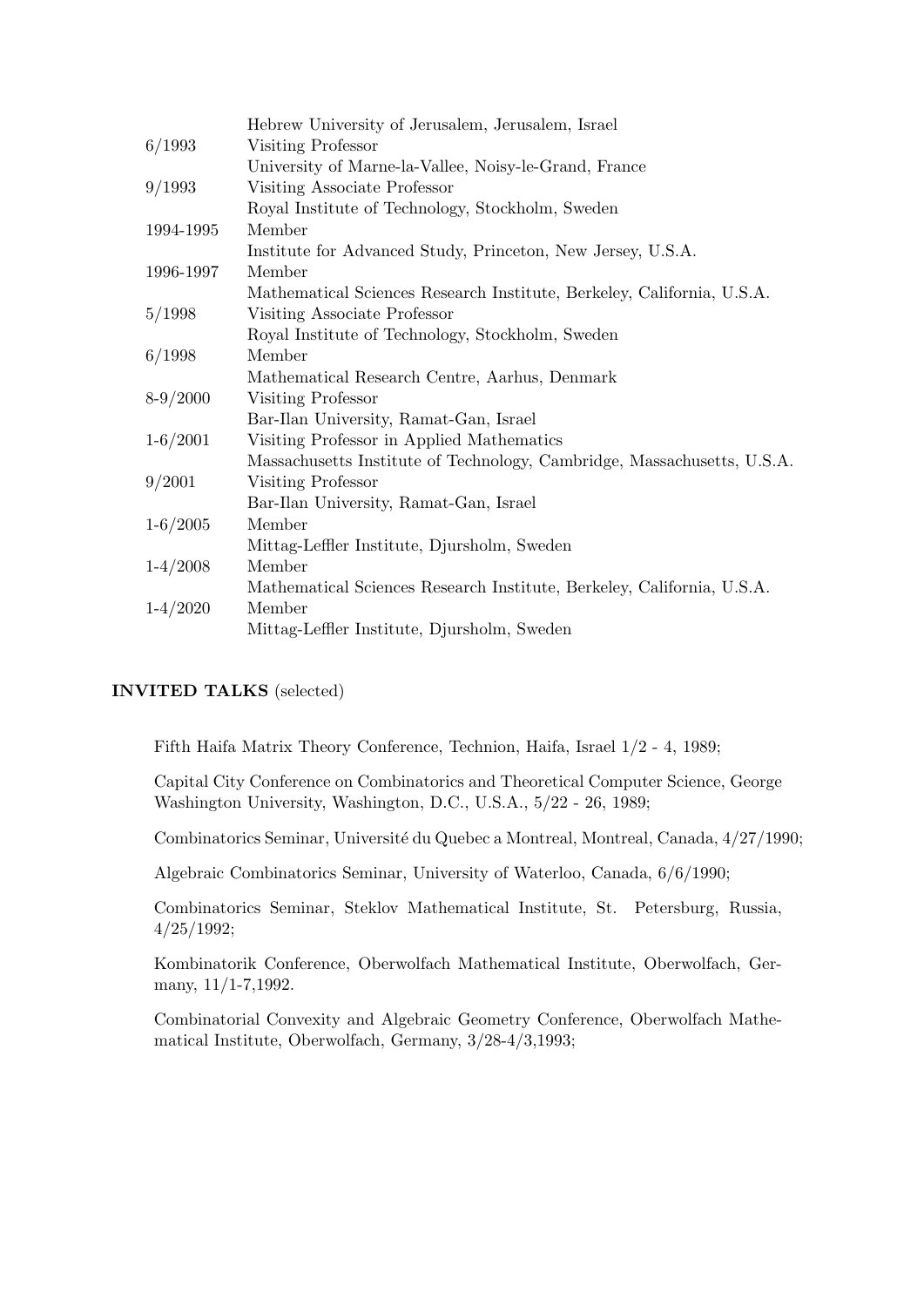Jerusalem Combinatorics 93 Conference, Hebrew University of Jerusalem, Jerusalem, Israel, 5/9-17,1993.

US-Italian Workshop on Hilbert Functions and Related Topics, Mathematical Sciences Institute, Ithaca, NY, U.S.A., 10/28-30,1993;

Combinatorics Seminar, Massachusetts Institute of Technology, Cambridge, MA, U.S.A., 11/3/1993;

National Scientific Culture Week, University of Perugia, Perugia, Italy, 4/18/1994;

Geometry and Combinatorics Conference, University of Pisa, Pisa, Italy, 6/20-24, 1994;

Algebraic Combinatorics Conference in honor of Adriano M. Garsia, Taormina, Italy, 7/26-29, 1994.

International Workshop on Total Positivity and Applications, Jaca, Spain, 9/26-30, 1994. (Series of three plenary lectures.)

Members' Seminar, Institute for Advanced Study, Princeton, NJ, U.S.A., 11/21/1994.

Combinatorics and the Symmetric Group Conference, Oberwolfach Mathematical Institute, Oberwolfach, Germany, 1/15-21,1995.

Department of Mathematics Colloquium, George Washington University, Washington, D.C., U.S.A., 2/10/1995;

Department of Mathematics Colloquium, Haverford College, Haverford, PA, U.S.A., 2/24/1995;

Algebra Seminar, Rutgers University, New Brunswick, NJ, U.S.A., 3/24/1995;

Algebraic Geometry Seminar, University of Chicago, Chicago, IL, U.S.A., 3/29/1995;

Department of Mathematics Colloquium, Michigan State University, East Lansing, MI, U.S.A., 3/30/1995;

Colloque International "Groupes et Algebres", Université Pierre et Marie Curie (Paris VI), Paris, France, 6/22-23, 1995;

Algebraic Groups and Representations Conference, Cortona, Italy, 9/10-15, 1995;

A.M.S. Special Session on Representation Theory and Combinatorics, Boston, MA, U.S.A., 10/7-8, 1995;

Department of Mathematics Colloquium, Universität Bielefeld, Bielefeld, Germany, 11/3/1995;

Combinatorics Conference, Oberwolfach Mathematical Institute, Oberwolfach, Germany, 1/14-20, 1996;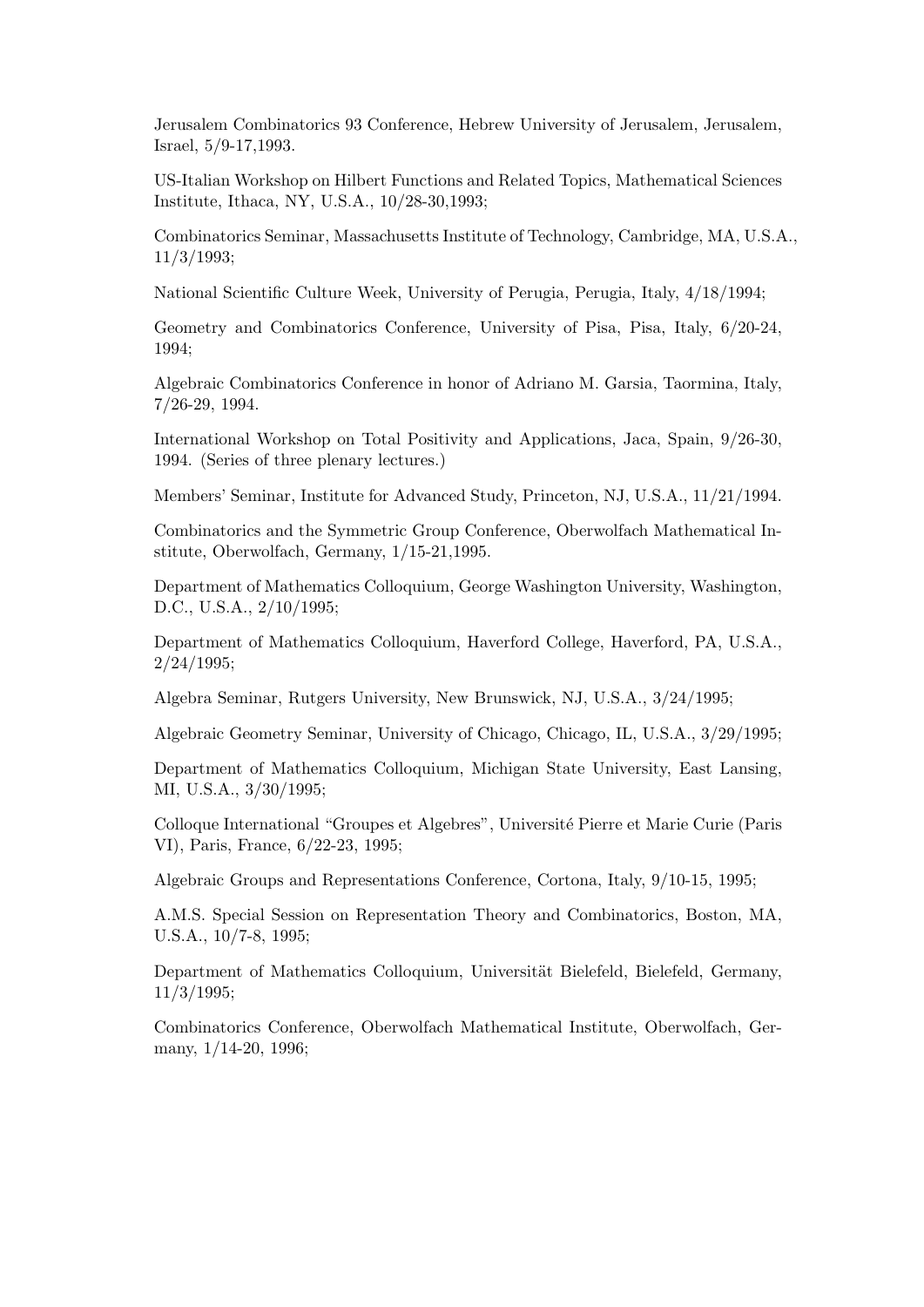37ieme Seminaire Lotharingien de Combinatoire "Rota in Lotharingia", Institut de Recherche Mathématique Avancée, Strasbourg, France, 5/9-11, 1996;

Eighth Formal Power Series and Algebraic Combinatorics Conference, University of Minnesota, Minneapolis MN, U.S.A., 6/25-29, 1996;

Enumeration and Partially Ordered Sets Workshop, Mathematical Sciences Research Institute, Berkeley CA, U.S.A., 10/14-18, 1996;

Workshop on Convex Polytopes, Hebrew University of Jerusalem, Jerusalem, Israel, 12/29/1996-1/2/1997;

European Research Conference on Algebra and Discrete Mathematics, San Feliu de Guixols, Spain, 9/27-10/2, 1997;

Conference of the National Group for Algebraic and Geometric Structures and their Applications, University of Perugia, Perugia, Italy, 11/6-8, 1997;

Conference in honor of David Buchsbaum: Homological Methods in Commutative Algebra and Algebraic Geometry, University of Genova, Genova, Italy, 6/1-5, 1998;

Conference on Combinatorial Methods in Representation Theory, Research Institute for the Mathematical Sciences, Kyoto, Japan, 7/20-24, 1998;

Geometric and Topological Combinatorics Conference, Oberwolfach Mathematical Institute, Oberwolfach, Germany, 4/11-17, 1999;

A.M.S. Special Session on Algebraic and Geometric Combinatorics, Providence, RI, U.S.A., 10/2-3, 1999;

Joint Basel-Freiburg-Strasbourg Seminar, University of Basel, Basel, Switzerland, 12/17/1999;

Combinatorics of Lie Type Conference, University of Wisconsin, Madison WI, U.S.A., 6/16-21, 2000;

Department of Mathematics Colloquium, University of Minnesota, Minneapolis, MN, U.S.A., 2/22/2001;

Combinatorics Seminar, Massachusetts Institute of Technology, Cambridge, MA, U.S.A., 3/14/2001;

A.M.S. Special Session on Algebraic and Topological Combinatorics, Williamstown, MA, U.S.A., 10/13-14, 2001;

Topics in Young Diagrams and Representation Theory Workshop, Research Institute for the Mathematical Sciences, Kyoto, Japan, 11/6-9, 2001; (Series of two plenary lectures.)

49ieme Seminaire Lotharingien de Combinatoire, Ellwangen, Germany, 10/21-23, 2002; (Series of three plenary lectures.)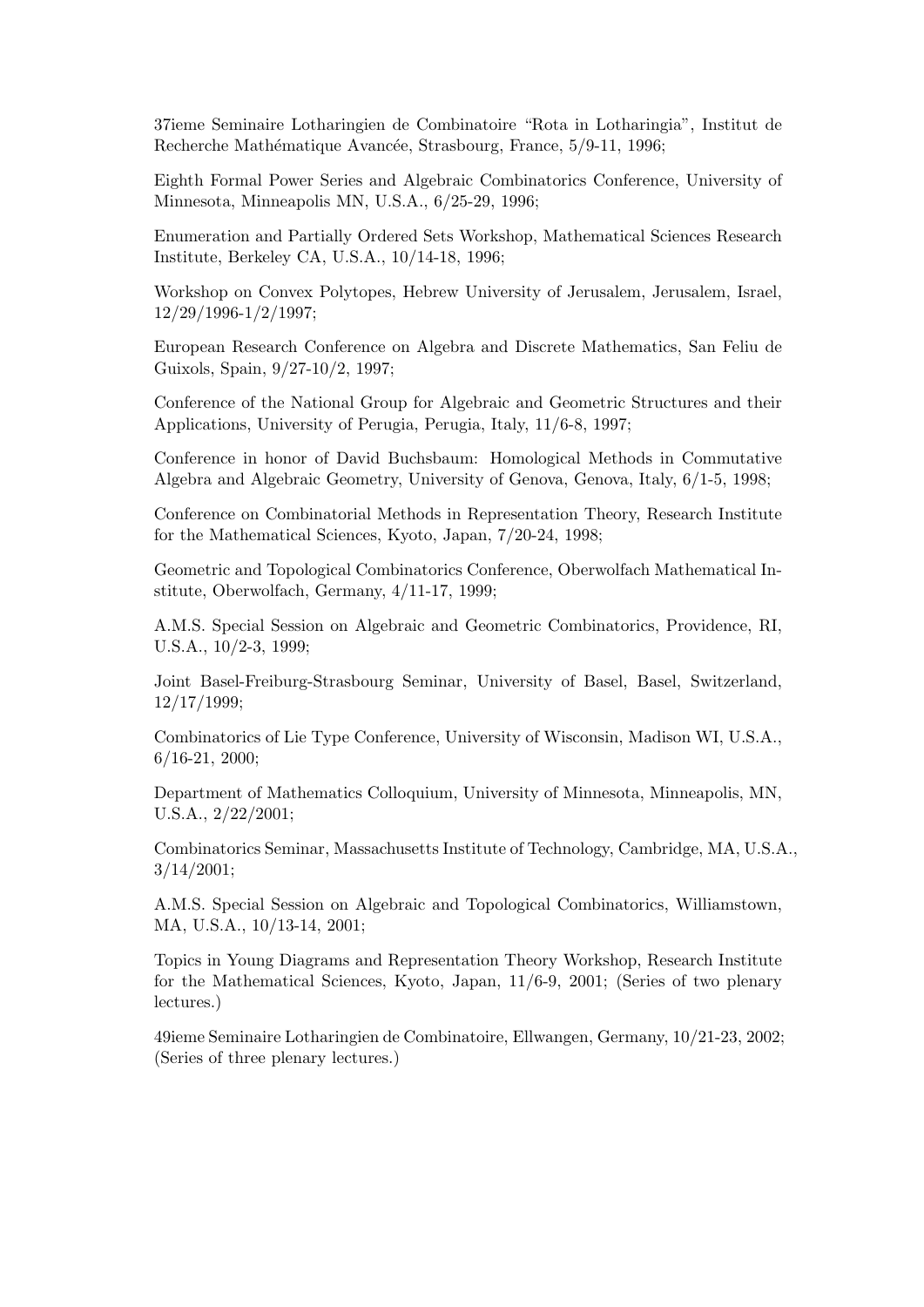Topological and Geometric Combinatorics Conference, Oberwolfach Mathematical Institute, Oberwolfach, Germany, 4/6-12, 2003;

A.M.S. Special Session on Algebraic and Topological Combinatorics, New York, NY, U.S.A., 4/12-13, 2003;

Spring School on Combinatorics, Topology and Convexity: their meeting points, Institute for Advanced Studies, Jerusalem, Israel, 4/27-5/5, 2003; (Series of two plenary lectures.)

Combinatorial stratifications in geometry and topology Workshop, Oberwolfach Mathematical Institute, Oberwolfach, Germany, 11/2-7, 2003;

Department of Mathematics Colloquium, Philipps-Universität Marburg, Marburg, Germany, 11/10/2003;

51ieme Seminaire Lotharingien de Combinatoire, Ottrott, France, 3/29-31, 2004;

Retrospectives in Combinatorics honoring Richard Stanley's 60th Birthday, Massachusetts Institute of Technology, Cambridge, MA, U.S.A., 6/22-26, 2004;

Combinatorial Commutative Algebra Workshop, Oberwolfach Mathematical Institute, Oberwolfach, Germany, 7/4-10, 2004;

Summer School on Combinatorics of Groups and Algebras, Centre International de Rencontres Mathematiques, Luminy, France, 7/11-16, 2004; (Series of four plenary lectures.)

C.M.S. Special Session on Algebraic Combinatorics, Montreal, Canada, 12/11-13, 2004;

Discrete Mathematics Seminar, Universität Wien, Vienna, Austria,  $1/11/2005$ ;

Conference on Geometric and Algebraic Combinatorics, Anogia Academic Village, Anogia, Greece, 8/21-26, 2005;

Conference in honor of Guido Zappa's 90th Birthday, University of Florence, Florence, Italy, 12/9, 2005;

Department of Mathematics Colloquium, Cornell University, Ithaca, NY, U.S.A., 3/30/2006;

Combinatorics 2006, Ischia, Italy, 6/26-30, 2006; (Plenary address.)

A.M.S. Special Session on Combinatorial Representation Theory, Topological Combinatorics and interactions between them, Bloomington, IN, U.S.A., 4/5-6, 2008;

Festive Combinatorics in honor of Anders Björner's 60th birthday, Royal Institute of Technology (KTH), Stockholm, Sweden, 5/28-30, 2008;

Billerafest 2008, Cornell University, Ithaca, NY, U.S.A., 6/13-15, 2008;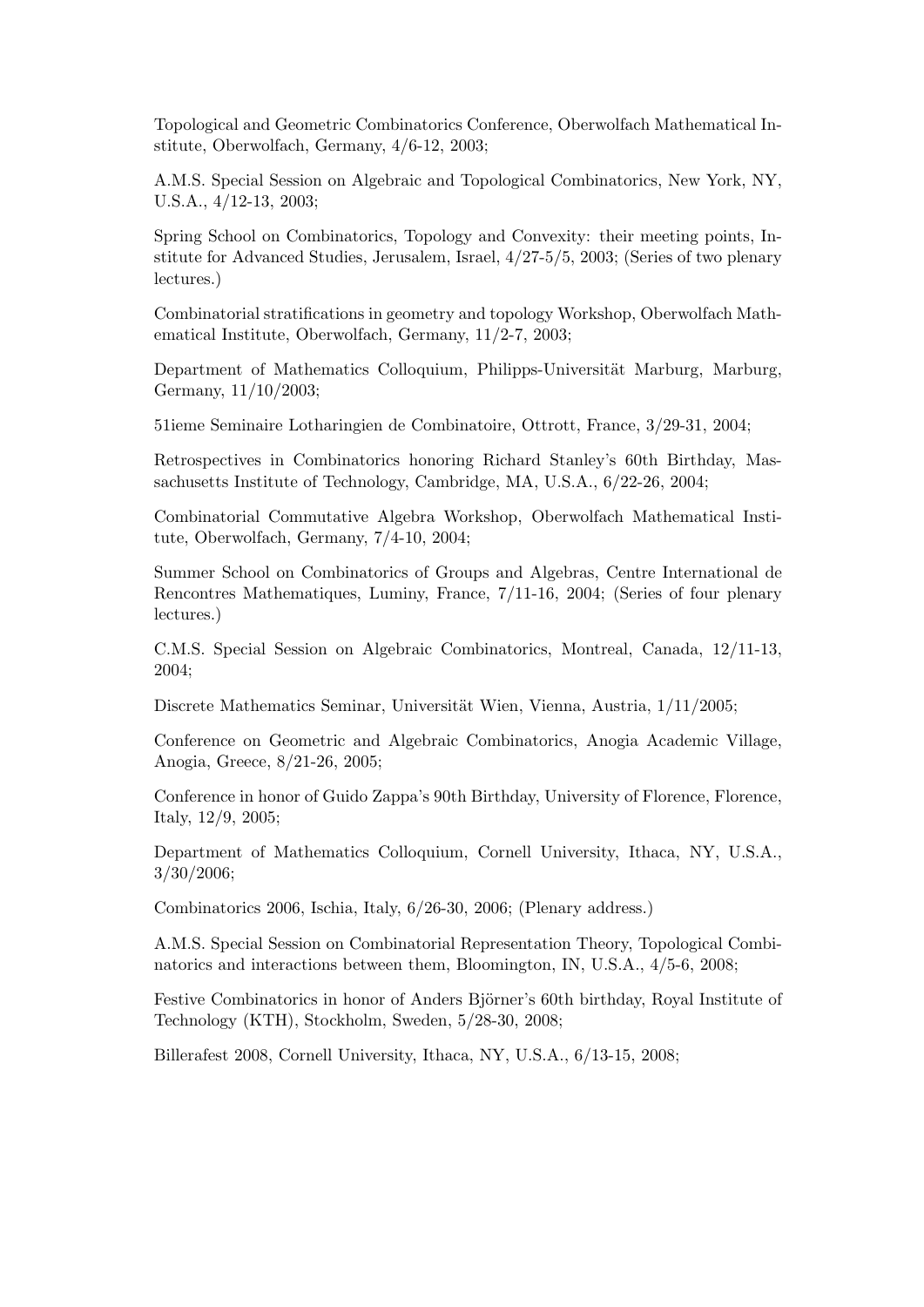Nonnegativity is a quantum phenomenon Workshop, Oberwolfach Mathematical Institute, Oberwolfach, Germany, 3/1-7, 2009;

A.M.S. Special Session on Rings, Algebras, and Varieties in Combinatorics, Raleigh, NC, U.S.A., 4/4-5, 2009;

National Meeting on Modern Algebra, Istituto Nazionale di Alta Matematica, Rome, Italy, 5/24-28, 2010;

Quasisymmetric Functions Workshop, Banff International Research Station, Banff, Canada, 11/14-19, 2010;

Aurora Borealis Combinatorics Workshop, Abisko Scientific Research Station, Abisko, Sweden, 12/1-5, 2010;

Centre for Mathematics Colloquium, Universidade de Coimbra, Coimbra, Portugal, 1/27/2011;

Summer School on Algebraic and Enumerative Combinatorics, Casa de Camilo, S. Miguel de Seide, Portugal, 7/2-6, 2012; (Series of five instructional lectures.)

ICTP-IPM Conference in Combinatorics and Graph Theory, International Centre for Theoretical Physics, Trieste, Italy, 9/10-14, 2012;

Combinatorial Methods in Topology and Algebra Conference, Cortona, Italy, 9/9-13, 2013;

Stanley@70 Conference, Massachusetts Institute of Technology, Cambridge, MA, U.S.A., 6/23-27, 2014;

Journées de Combinatoire de Lyon 2015, Université Claude Bernard Lyon 1, Villeurbanne, France, 11/24-26, 2015;

Coloquio de Matematicas, Universidad de Chile, Santiago, Chile, 10/25/2017;

Algebraic Combinatorics in Ancona, Ancona, Italy, 6/13-15, 2018;

Combinatorics Seminar, University of Miami, Miami, FL, U.S.A., 2/18/2019;

Combinatorics Seminar, Massachusetts Institute of Technology, Cambridge, MA, U.S.A., 2/22/2019;

32nd Meeting of the Irish Mathematical Society, National University of Ireland, Galway, Ireland, 9/5-6, 2019;

Algebraic Combinatorics in Genova, University of Genova, Genova, Italy, 9/11-13, 2019;

Unimodality, Log-concavity and beyond, Institut Mittag-Leffler, Djursholm, Sweden, 3/16-20, 2020;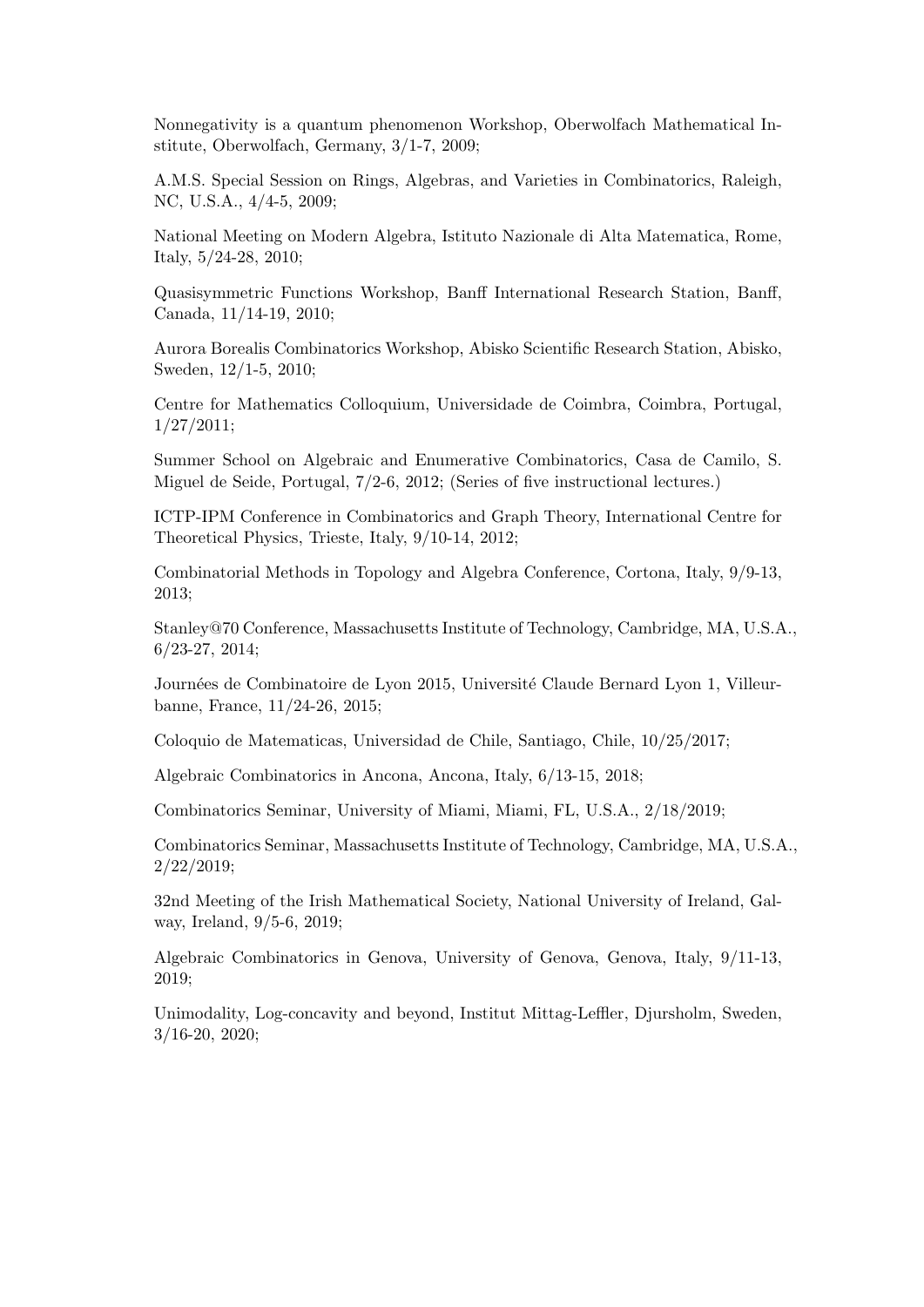Algebraic Combinatorics of the Symmetric Groups and Coxeter Groups, Grand Hotel San Michele, Cetraro, Italy, 7/5-9, 2021.

## DOCTORAL STUDENTS

| Riccardo Biagioli | University of Rome "La Sapienza", Rome, Italy                      | $\,2002\,$ |
|-------------------|--------------------------------------------------------------------|------------|
| Fabrizio Caselli  | University of Rome "La Sapienza", Rome, Italy                      | 2002       |
| Federico Incitti  | University of Rome "La Sapienza", Rome, Italy                      | 2003       |
| Mario Marietti    | University of Rome "La Sapienza", Rome, Italy                      | 2003       |
| Michela Pagliacci | University of Trento, Trento, Italy                                | 2003       |
|                   | Alessandro Conflitti University of Rome "Tor Vergata", Rome, Italy | 2004       |
| Corrado Bosca     | University of Rome "La Sapienza", Rome, Italy                      | 2011       |
| Alfonso Pesiri    | University of Rome "Tor Vergata", Rome, Italy                      | 2011       |
| Pietro Mongelli   | University of Rome "La Sapienza", Rome, Italy                      | 2012       |
| Angela Carnevale  | University of Rome "Tor Vergata", Rome, Italy                      | 2014       |
| Paolo Sentinelli  | University of Rome "Tor Vergata", Rome, Italy                      | 2014       |
| Viola Siconolfi   | University of Rome "Tor Vergata", Rome, Italy                      | 2020       |

## PROFESSIONAL ACTIVITIES

Program Committee, 17th International Conference on Formal Power Series and Algebraic Combinatorics, 2005;

Program Committee, 22th International Conference on Formal Power Series and Algebraic Combinatorics, 2010;

Program Committee, 29th International Conference on Formal Power Series and Algebraic Combinatorics, 2017;

Program Committee (co-chair), 33rd International Conference on Formal Power Series and Algebraic Combinatorics, 2021.